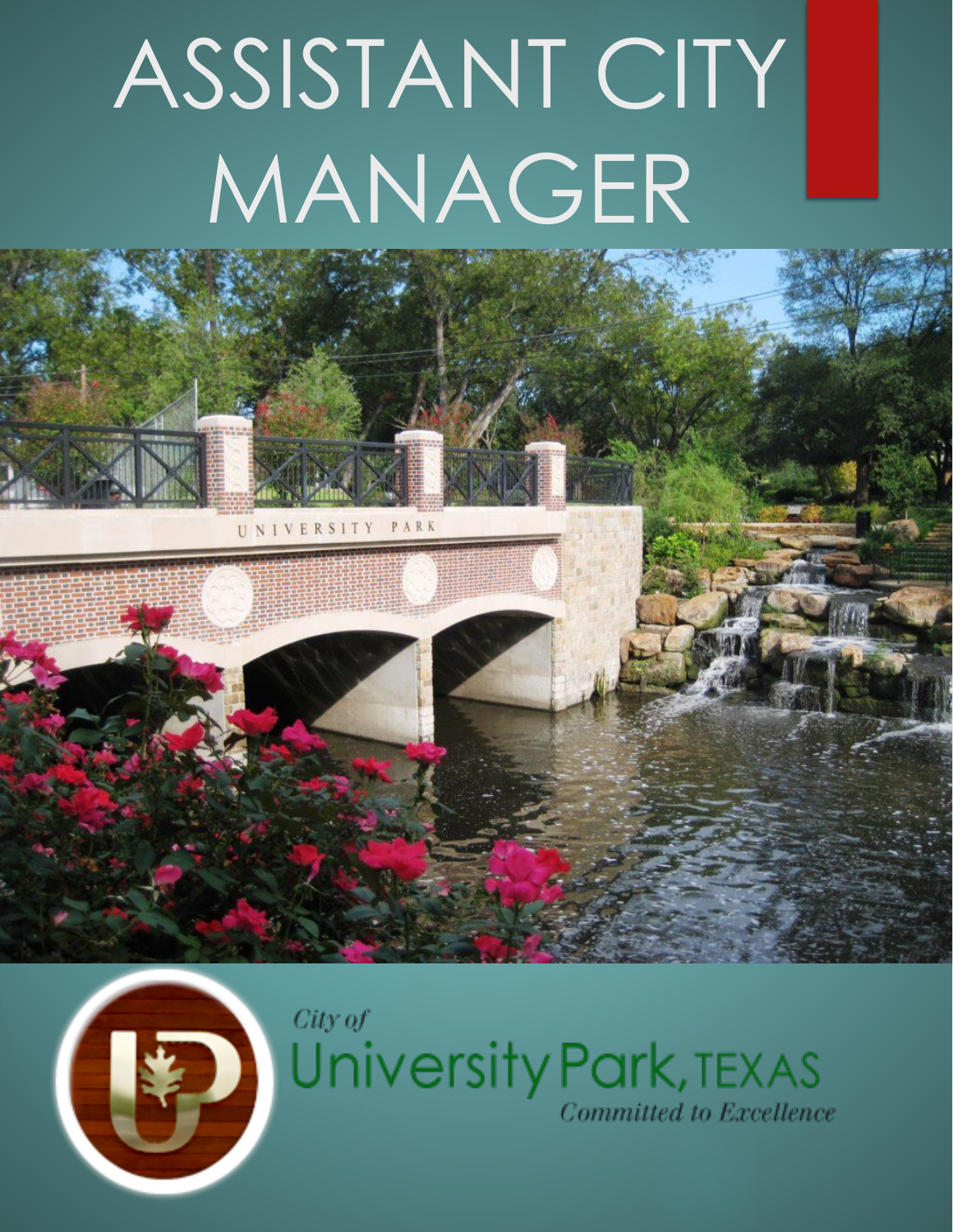

### City of University Park, TEXAS Committed to Excellence

## About the Position

After over 40 years of serving in local government, Lea Dunn, Assistant City Manager, has decided to retire from the City of University Park. Mrs. Dunn leaves a legacy of demonstrated leadership and excellence and has been instrumental in many of the City's successes. The City seeks to fill the Assistant City Manager role with an individual who exhibits leadership characteristics, such as dedication and commitment to the community, integrity, collaboration and teamwork.

The City of University Park provides a stable and supportive work environment marked by tremendous support from the community, Mayor and City Council members. Over the past 40 years, the City has had only three City Managers.



The Assistant City Manager is an executive level position under the general administrative direction of the City Manager. Primary responsibilities include assisting in the planning, directing, management and review of the activities and operations of the City.

This position leads, provides direction and evaluates performance of assigned department directors; provides professional counsel and technical advice to the City Manager and City Council on matters relating to policy and program development, financial management of the City and/or departments, management and operation of departments.

Departmental responsibility for this position will be determined based, in part, on the background and experience of the best qualified applicant.

When designated, the Assistant City Manager will serve as acting City Manager in the absence of the City Manager.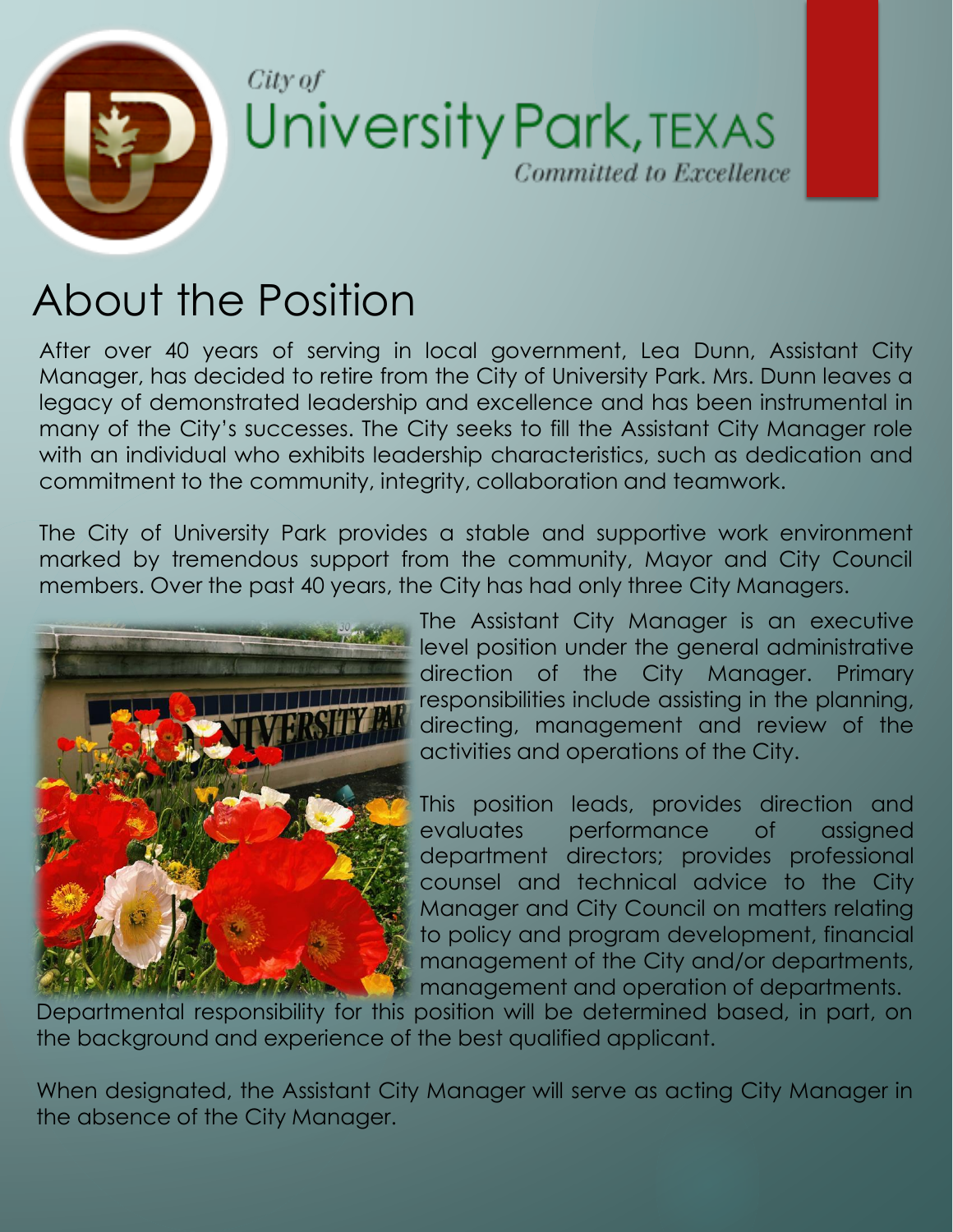

## Education & Experience

The Assistant City Manager position requires the demonstrated ability to effectively coordinate and negotiate with elected and appointed officials, the general public, and city employees.

Competency in following areas is required:

Public speaking; communicating with culturally and educationally diverse audiences; coordination, delegation, and negotiation; collaborating effectively with individuals and groups at a full range of levels on a variety of work related issues and influencing them to change their behavior.

Ability to mediate resolutions to problems within and across departments to improve organizational effectiveness. Ability to manage a variety of programs. Ability to work equally effectively in team-based environments as well as on tasks, which require high levels of initiative, autonomy and independent thought and action. Ability to establish and maintain effective working relationships with all levels of employees. Must have integrity and high standards of ethical conduct.

A Masters Degree required in Public Administration or closely related field is required, in addition to six years of progressively responsible experience in government or business management, including four (4) years of administrative and supervisory experience. Two years of experience in an executive City management role is preferred. Compensation & Benefits





The City of University Park offers comprehensive and competitive benefits & compensation. Benefits include health, dental, vision, supplemental life insurance and AD&D, contribution to Health Savings Accounts; participation in the Texas Municipal Retirement System (2:1 matching; retirement eligibility at 10 years & age 60 or 20 years of service) and competitive leave benefits.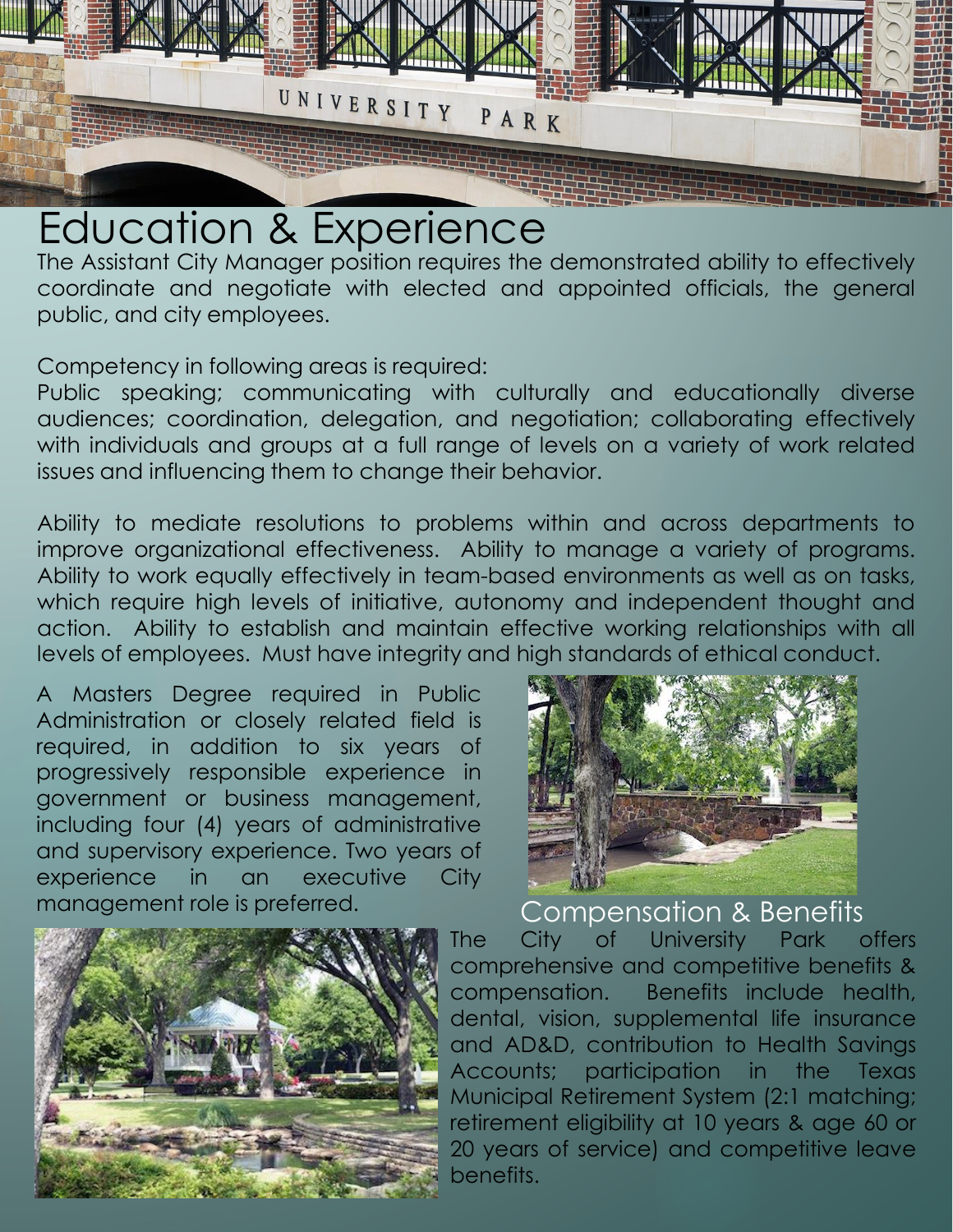# A Wonderful Place to Live & Work

University Park is a predominantly residential community of more than 25,000 residents, 3.69 square miles and located approximately five miles north of downtown Dallas, Texas. The City is the home of Southern Methodist University, George W. Bush Presidential Center and is known for its attractive homes, beautiful parks, and numerous churches.

- Centrally located, close to a broad range of cultural, recreational, shopping, and business activities.
- A diverse range of more than 7,000 homes supports a unique population base.
- One of the most highly-educated cities in the nation, 87 percent of residents over 25 % have college or advanced degrees.

The City is served by the Highland Park Independent School District (HPISD), consistently ranked among the highest in the state.



The City prides itself on providing prompt and personal attention to requests for services. A primary goal of the City is to provide and maintain a secure residential atmosphere and, through a hometown policing approach, the City maintains crime rates among the lowest in the metropolitan area.



#### **Mission**

To enhance the quality of life for the residents, businesses and employees of University Park while providing services in an excellent, responsive, and efficient manner.

#### **Core Values**

Dedication, Competence, Diligence, Communication & Service.





University Park, TEXAS